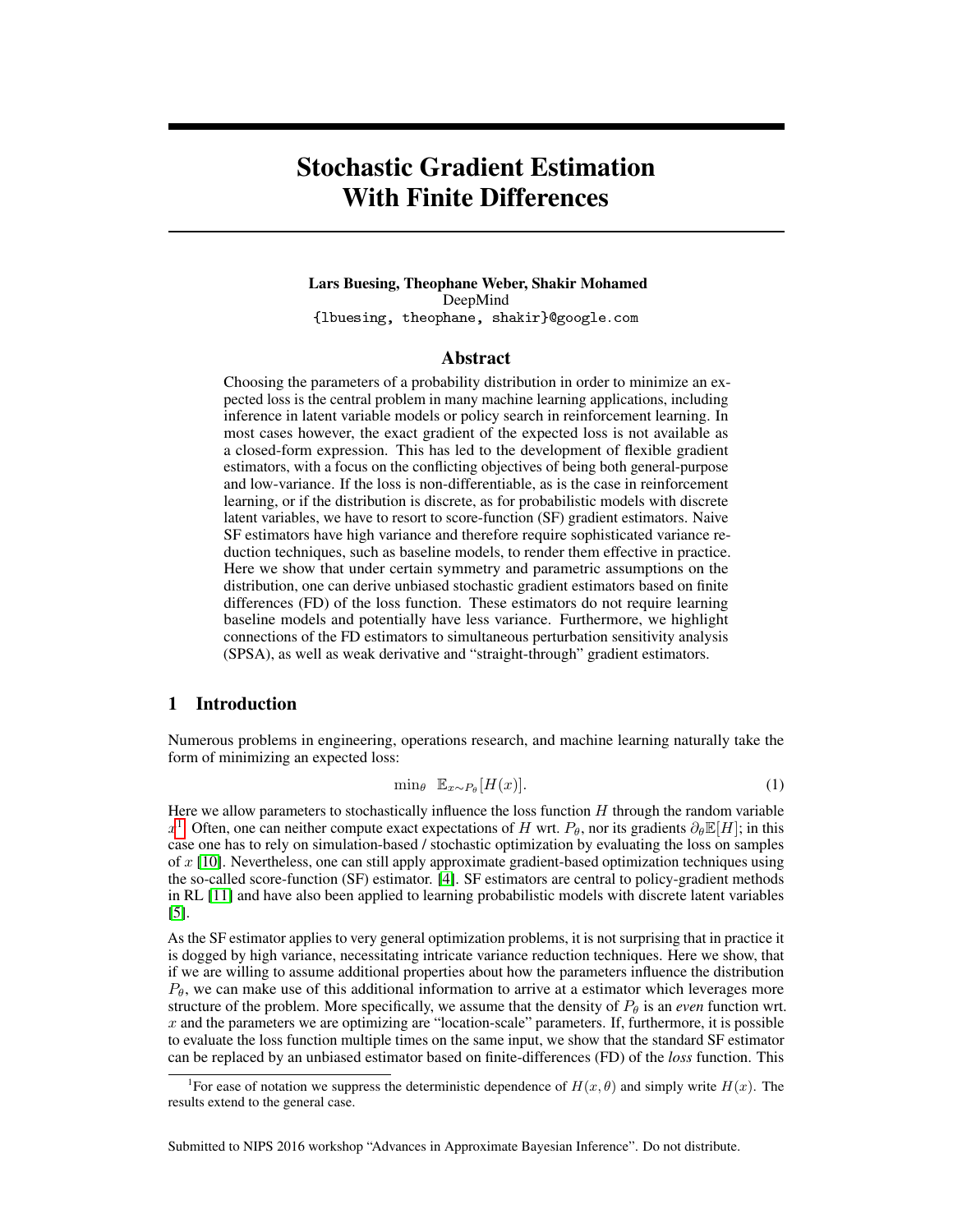estimator uses approximate first and second order derivative information and therefore potentially renders the optimization much more tractable. The requirement of multiple evaluations of  $H$  excludes some general problems (such as general RL problems), but includes (potentially challenging) special cases such as bandit problems.

# 2 Finite difference estimators

#### 2.1 Score-function estimator

For optimizing the criterion [1](#page-0-1) by gradient-descent methods, we can use an estimator  $g_{\theta}$  that approximates the gradient of the cost in expectation  $\partial_{\theta} \mathbb{E}[H] \approx \mathbb{E}[g_{\theta}]$ . A very general, unbiased gradient estimator is the score-function (SF) estimator  $g_{\theta, SF}$ :

$$
g_{\theta,\rm SF}(x,\theta) = H(x)\partial_\theta \log f_\theta(x),
$$

where  $f_{\theta}$  is the probability density of  $P_{\theta}$ .

#### 2.2 Symmetric location-scale distributions

Assume that  $P_\theta$  for  $\theta = (\mu, \sigma) \in \mathbb{R}^d \times \mathbb{R}^d_+$  is a "location-scale" family of distributions with mean parameter  $\mu$  and scale parameter  $\sigma$  and independent components:

$$
f_{\theta}(x) = \prod_{i=1}^{d} \frac{1}{\sigma_i} f_i\left(\frac{x_i - \mu_i}{\sigma_i}\right).
$$

Here,  $f_i$  are the densities which we require to be *even* functions:

$$
f_i(-\epsilon_i) = f_i(\epsilon_i).
$$

Under these assumptions we can express the gradient of the expected loss wrt. the location parameter  $\mu$  in the following way:

$$
\partial_{\mu_i} \mathbb{E}[H] = \mathbb{E}[H(x)\partial_{\mu_i} \log f_{\theta}(x)]
$$
  
\n
$$
= -\sigma_i^{-1} \mathbb{E}_{\epsilon \sim P_{(0,1)}} [H(\mu + \sigma \epsilon)s_i(\epsilon_i)]
$$
  
\n
$$
= -\frac{1}{2}\sigma_i^{-1} E_{\epsilon \sim P_{(0,1)}} [(H(\mu + \sigma \epsilon) - H(\mu - \sigma \epsilon)) s_i(\epsilon_i)],
$$

where  $s_i$  is the score function:

$$
s_i(\epsilon_i) \quad := \quad \frac{f'_i(\epsilon_i)}{f_i(\epsilon_i)}.
$$

In the derivation we critically used the fact that the score function  $s_i$  is *odd* for an even density  $f_i$ , i.e.  $s_i(-\epsilon_i) = -s_i(\epsilon_i)$ . A similar reasoning can be applied for deriving the gradients wrt. the scale parameter  $\sigma$ , leading to the gradient estimators:

<span id="page-1-0"></span>
$$
g_{\mu,\text{FD}}(\epsilon,\theta) = -\frac{1}{2}\sigma^{-1}s(\epsilon)\left(H(\mu+\sigma\epsilon) - H(\mu-\sigma\epsilon)\right)
$$
 (2)

$$
g_{\sigma,\text{FD}}(\epsilon,\theta) = -\frac{1}{2}\sigma^{-1}\left(s(\epsilon)\epsilon + 1\right)\left(H(\mu + \sigma\epsilon) - 2H(\mu) + H(\mu - \sigma\epsilon)\right) \tag{3}
$$

$$
\epsilon \sim P_{(0,1)},\tag{4}
$$

where 0, 1 are vectors of 0s and 1s of appropriate size,  $\epsilon := (\epsilon_1, \dots, \epsilon_d)^\top$  (s is defined analogously), and  $\sigma^{-1}$  as well as  $s(\epsilon)\epsilon$  are to be interpreted elementwise. We call the above quantities finite difference (FD) estimators, as they involve finite differences of first and second order of the cost H for mean and scale parameters respectively. It is straight-forward to show that they are unbiased. Furthermore, they are valid estimators even for non-differentiable cost functions H.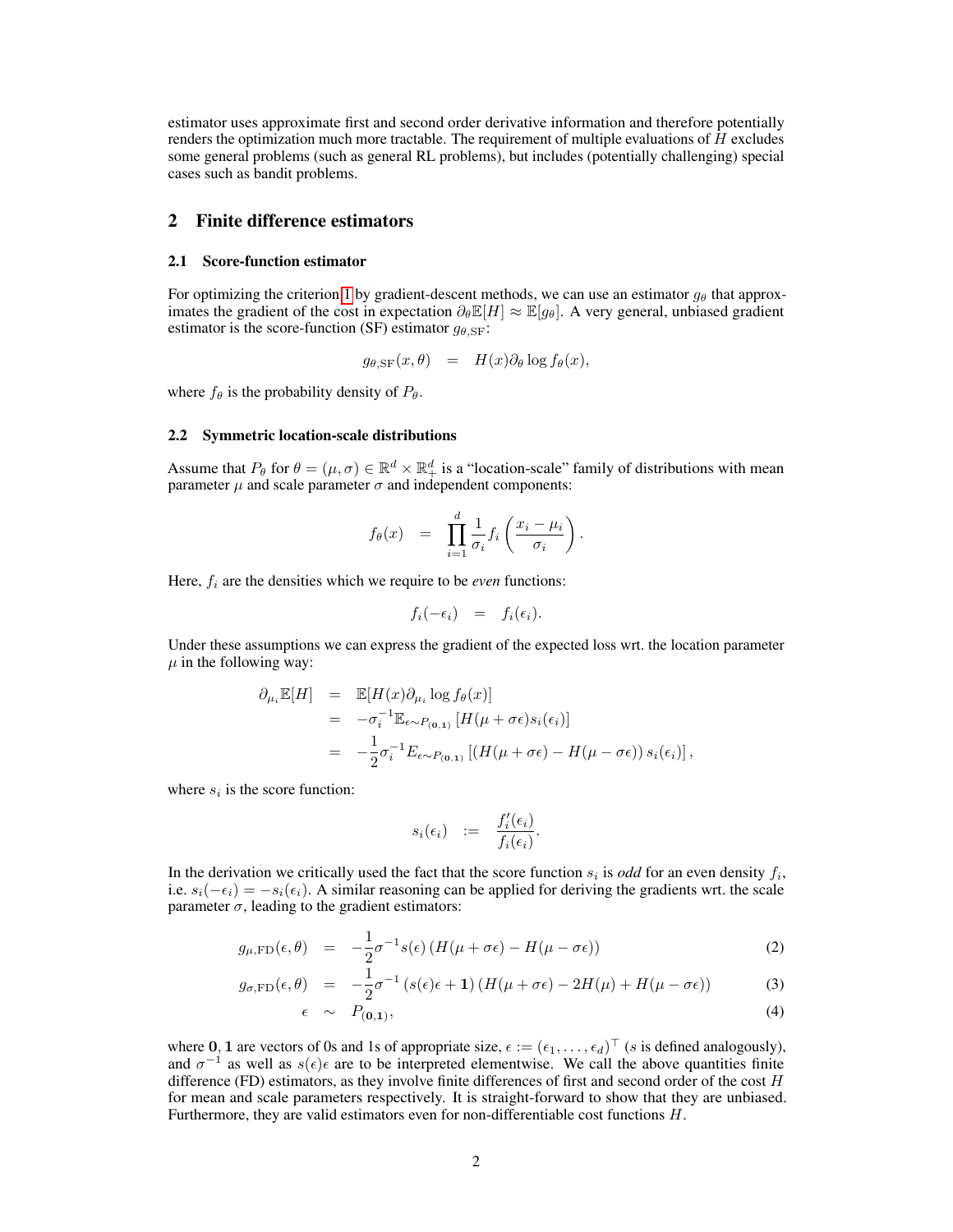

<span id="page-2-0"></span>Figure 1: Finite difference gradient estimators (SFFD) outperform naive score function estimators with / without baseline (SFbaseline / SFnaive) for parameter estimation of Lotka-Volterra hyperparameters from noisy observations, both in terms of approximate likelihood (negative loss) and parameter error (L2 norm  $\|x_{\text{true}} - \bar{x}\|$  with true parameters  $x_{\text{true}}$  and posterior mean  $\bar{x}$ ).

# 3 Implementation and experiments

Surrogate loss Software packages for automatic differentiation have proven extremely useful in modern machine learning for learning parameters of large models [\[2,](#page-3-4) [1\]](#page-3-5). In order to use FD estimators within automatic differentiation engines, we define a surrogate loss function  $\tilde{L}$  [\[8\]](#page-3-6). Differentiation of L wrt.  $\theta$  yields the FD estimators defined above:

$$
\tilde{L} = \mathbb{E}_{x \sim P_{\bar{\theta}}}[H(x,\phi)] + \mu^{\top} \mathbb{E}[g_{\mu,\text{FD}}(\epsilon,\bar{\mu})] + \sigma^{\top} \mathbb{E}[g_{\sigma,\text{FD}}(\epsilon,\bar{\sigma})].
$$

Here, we set  $\theta := (\bar{\mu}, \bar{\sigma}) := \theta$  during the forward pass (ie. function evaluation), but we do not back-propagate gradients wrt.  $\hat{\theta}$  in the backward-pass. We also allow for the loss H to depend on additional parameters  $\phi$  (which can also be functions of  $\theta$ ); if H is differentiable wrt. parameters  $\phi$ , they can also be learned by gradient descent methods.

Lotka-Volterra ODEs Consider the Lotka-Volterra (LV) system of ODEs for modeling population sizes  $a, b$  of the prey  $\prime$  predator species:

$$
\frac{da}{dt} = \alpha a - \beta ab, \qquad \frac{db}{dt} = \delta ab - \gamma b.
$$

Assume we are given a set of N noisy observations  $(o^n_{0:T})$ ,  $n = 1,..., N$  with  $o^n_t := (a^n_t, b^n_t)$ consisting of trajectories of length T and initial conditions  $o_0^n$ . We wish to approximate the posterior distribution over the model parameters  $\tilde{x} = (\alpha, \beta, \gamma, \delta)$  with a log-normal distribution q, ie.  $\tilde{x} =$  $\exp(x)$  and  $q(x) = \mathcal{N}(x|\mu, \sigma)$ . We do so by optimizing the variational lower bound on the marginal likelihood:

$$
L(\mu, \sigma) \quad := \quad \mathbb{E}_{x \sim q} \left[ \frac{1}{2} \sum_{n=1}^{N} \|o_{1:T}^n - \hat{o}(o_0^n, x)\|^2 + \log p(x) - \log q(x) \right],
$$

where  $\hat{o}(o_0^n, x)$  is the output of an LV simulator with initial conditions  $o_0^n$  and parameters  $\exp(x)$ . Comparing the results of optimizing  $L$  using different gradient estimators shown in fig. [1,](#page-2-0) we can see that FD estimators outperform naive SF and SF with baseline estimators. Methods were compared based on the same number of function calls to the LV simulator.

## 4 Discussion

Antithetic sampling. The FD estimators can be interpreted as applying the standard variance reduction technique of antithetic sampling to the SF estimator [\[7\]](#page-3-7). In antithetic sampling (assuming an even density  $f(\theta)$ ) one uses samples  $\epsilon$  and their negation  $-\epsilon$  to estimate expected values. This makes use of the fact that the expectation of an odd function under an even distribution is 0. The FD estimator  $s(\epsilon)$  ( $H(\mu + \sigma \epsilon) - H(\mu - \sigma \epsilon)$ ) is exactly the even part of the SF estimator. We therefore expect the former to have lower variance compared to the latter if  $H$  is roughly an odd function around  $\mu$ .